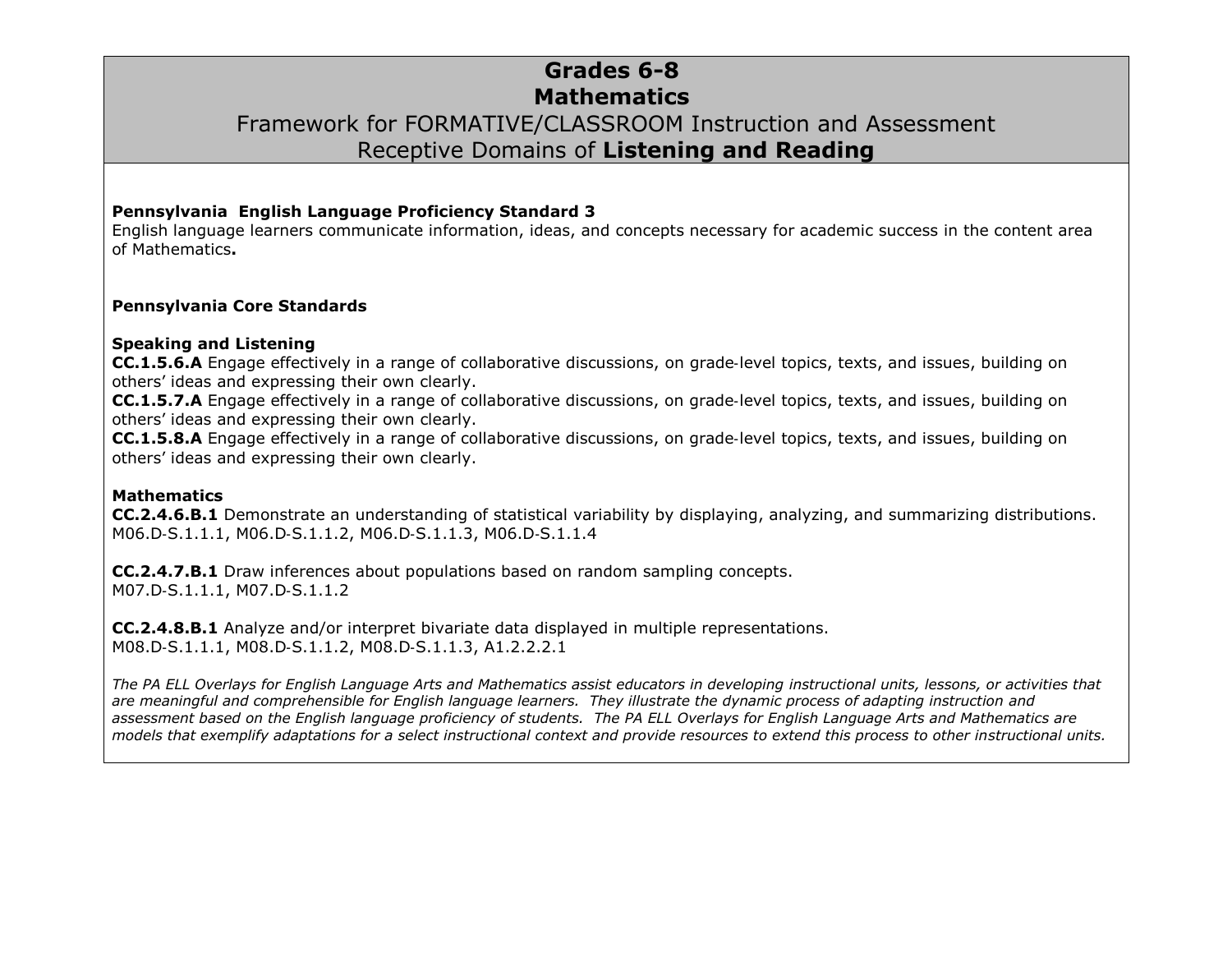## **Listening Model Performance Indicator (MPI)**

**Classroom Context:** Identify and analyze information related to data, distribution, and random sampling.

**Cognitive Function:** Students at all levels of English proficiency will ANALYZE information related to data, distribution and random sampling.

| <b>Concepts</b>                                   | <b>Competencies</b>                                                                                                                                                                                                                                                | <b>Vocabulary</b><br>and Topic<br><b>Related</b><br>Language                                                                                                                                                                                                                 | <b>Proficiency</b><br>Level 1<br><b>Entering</b>                                                                                                                                                                                                        | <b>Proficiency</b><br>Level 2<br><b>Emerging</b>                                                                                                               | <b>Proficiency</b><br>Level 3<br><b>Developing</b>                                                                                                                                       | <b>Proficiency</b><br>Level 4<br><b>Expanding</b>                                                                                                          | <b>Proficiency</b><br>Level 5<br><b>Bridging</b>                                                                                    |
|---------------------------------------------------|--------------------------------------------------------------------------------------------------------------------------------------------------------------------------------------------------------------------------------------------------------------------|------------------------------------------------------------------------------------------------------------------------------------------------------------------------------------------------------------------------------------------------------------------------------|---------------------------------------------------------------------------------------------------------------------------------------------------------------------------------------------------------------------------------------------------------|----------------------------------------------------------------------------------------------------------------------------------------------------------------|------------------------------------------------------------------------------------------------------------------------------------------------------------------------------------------|------------------------------------------------------------------------------------------------------------------------------------------------------------|-------------------------------------------------------------------------------------------------------------------------------------|
| Data,<br>distributions,<br>and random<br>sampling | Determine<br>quantitative<br>measures of<br>center and<br>variability.<br>Choose the<br>appropriate<br>measure of<br>center and<br>variability for a<br>set of data.<br>Draw inferences<br>about two<br>populations<br>based on<br>random<br>sampling<br>concepts. | Absolute value<br>Coefficient<br>Dependent<br>Variable<br>Distributive<br>property<br>Exponent<br>Greatest<br>common factor<br>Independent<br>variable<br>Least common<br>multiple<br>Mean<br>Mean absolute<br>deviation<br>"For example"<br>"Going<br>forward"<br>"Clearly" | Connect oral<br>language<br>associated with<br>analyzing data,<br>distributions,<br>or random<br>sampling with<br>visual or<br>graphic<br>displays<br>following<br>explicit,<br>repeated<br>examples, as<br>modeled and<br>monitored by<br>the teacher. | Illustrate or<br>identify<br>examples data,<br>distributions,<br>or random<br>sampling based<br>on oral<br>directions and<br>visual or<br>graphic<br>displays. | Select<br>representations<br>of data,<br>distributions,<br>or random<br>sampling based<br>on visual or<br>graphic<br>displays and<br>oral<br>descriptions of<br>real-life<br>situations. | Make<br>predictions or<br>estimates of<br>data,<br>distributions,<br>or random<br>sampling from<br>oral scenarios<br>and visual or<br>graphic<br>displays. | Make<br>inferences<br>about data,<br>distributions,<br>or random<br>sampling from<br>oral scenarios<br>of grade level<br>materials. |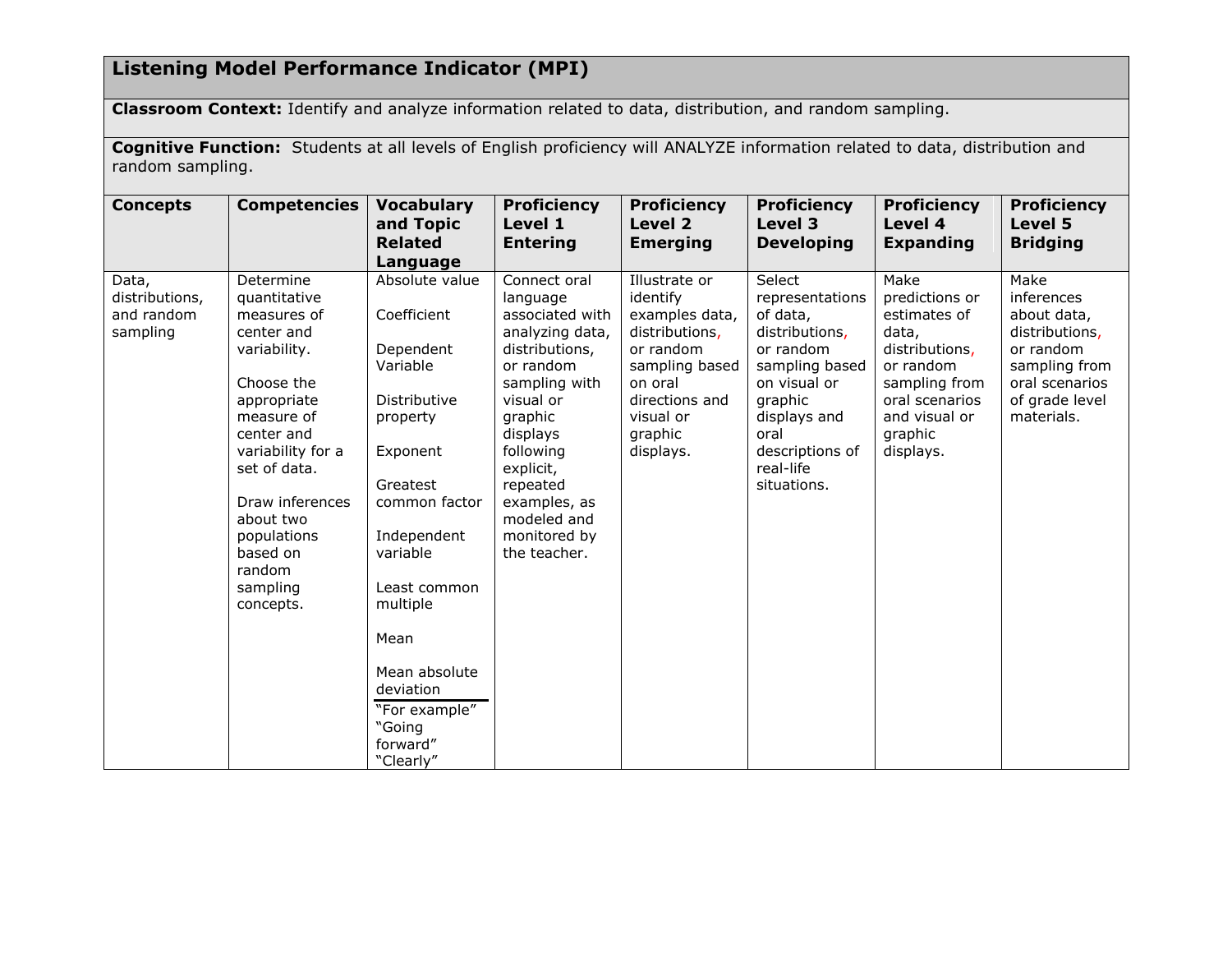## **Reading Model Performance Indicator (MPI)**

**Classroom Context:** Identify and analyze information related to data, distribution, and random sampling.

**Cognitive Function:** Students at all levels of English proficiency will ANALYZE information related to data, distribution and random sampling.

| <b>Concepts</b>                                   | <b>Competencies</b>                                                                                                                                                                                                                                                | <b>Vocabulary</b><br>and Topic<br><b>Related</b><br>Language                                                                                                                                                                                                            | <b>Proficiency</b><br>Level 1<br><b>Entering</b>                                                                                                                                                                                                        | <b>Proficiency</b><br>Level 2<br><b>Emerging</b>                                                                                                                     | <b>Proficiency</b><br>Level 3<br><b>Developing</b>                                                                                                | <b>Proficiency</b><br>Level 4<br><b>Expanding</b>                                                                                                                  | <b>Proficiency</b><br>Level 5<br><b>Bridging</b>                                                                                          |
|---------------------------------------------------|--------------------------------------------------------------------------------------------------------------------------------------------------------------------------------------------------------------------------------------------------------------------|-------------------------------------------------------------------------------------------------------------------------------------------------------------------------------------------------------------------------------------------------------------------------|---------------------------------------------------------------------------------------------------------------------------------------------------------------------------------------------------------------------------------------------------------|----------------------------------------------------------------------------------------------------------------------------------------------------------------------|---------------------------------------------------------------------------------------------------------------------------------------------------|--------------------------------------------------------------------------------------------------------------------------------------------------------------------|-------------------------------------------------------------------------------------------------------------------------------------------|
| Data,<br>distributions,<br>and random<br>sampling | Determine<br>quantitative<br>measures of<br>center and<br>variability.<br>Choose the<br>appropriate<br>measure of<br>center and<br>variability for a<br>set of data.<br>Draw inferences<br>about two<br>populations<br>based on<br>random<br>sampling<br>concepts. | Absolute value<br>Coefficient<br>Dependent<br>Variable<br>Distributive<br>property<br>Exponent<br>Greatest<br>common factor<br>Independent<br>variable<br>Least common<br>multiple<br>Mean<br>Mean absolute<br>deviation<br>"As a result"<br>"Consequently"<br>"In sum" | Recognize<br>vocabulary<br>associated with<br>analyzing data,<br>distributions,<br>or random<br>sampling to<br>graphics,<br>symbols, or<br>figures<br>following<br>explicit,<br>repeated<br>examples, as<br>modeled and<br>monitored by<br>the teacher. | Identify<br>visually<br>supported<br>examples of<br>data,<br>distributions,<br>or random<br>sampling based<br>on visual or<br>graphic<br>displays with a<br>partner. | Classify<br>representations<br>of data based<br>on visual or<br>graphic<br>displays and<br>written<br>descriptions of<br>authentic<br>situations. | Make<br>predictions or<br>estimates of<br>data,<br>distributions,<br>or random<br>sampling from<br>written<br>information<br>and visual or<br>graphic<br>displays. | Make<br>inferences<br>about data,<br>distributions,<br>or random<br>sampling from<br>written<br>scenarios of<br>grade level<br>materials. |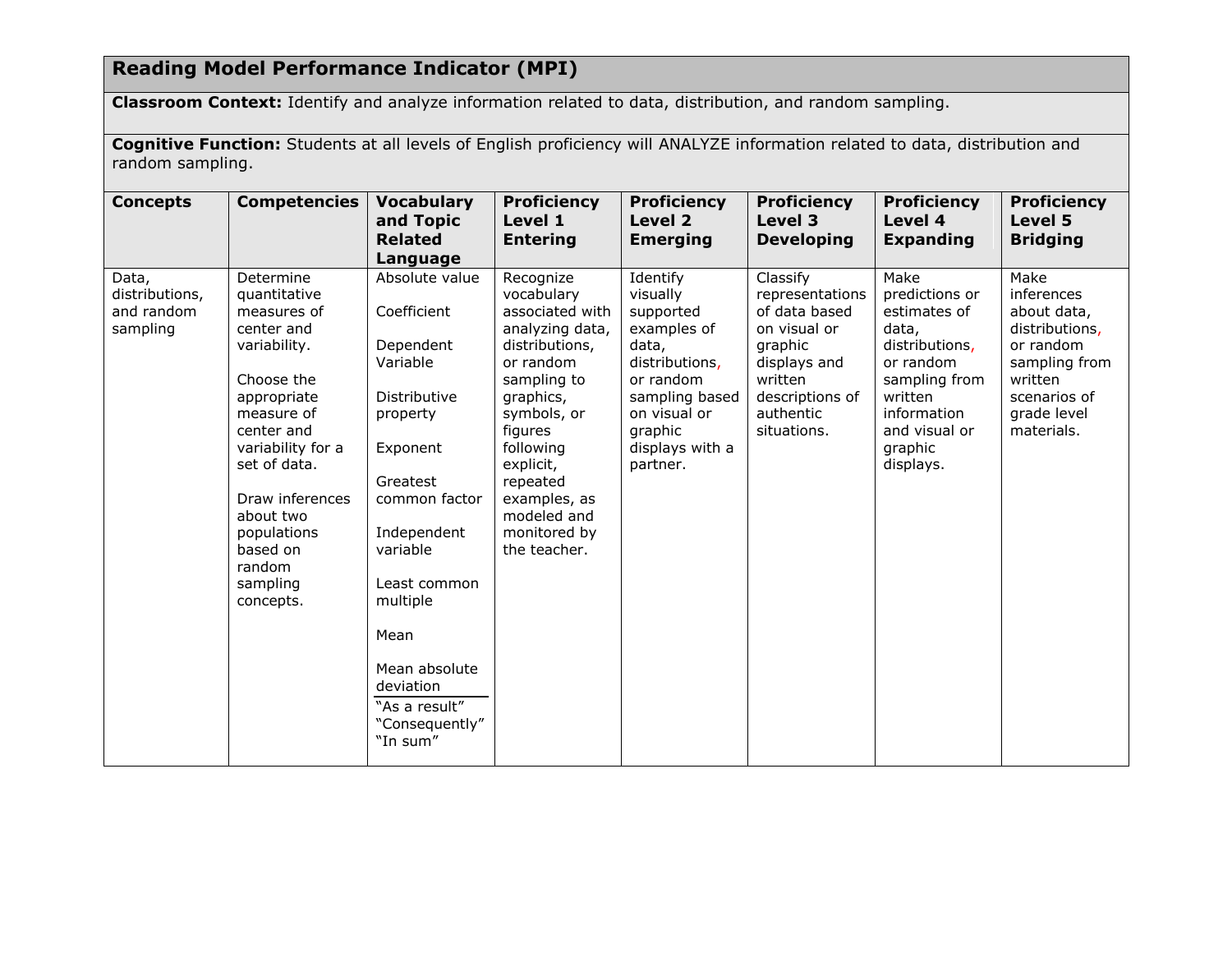### **Building Receptive Model Performance Indicators (MPI)** to differentiate and scaffold instruction per English language proficiency level by adjusting the *language function* and *support.*

### **Classroom Context:**

**Cognitive Function:** Students at all levels of English proficiency will

| Level 3<br>Level 4<br>and Topic<br>Level 1<br>Level 2<br>Level 5<br><b>Bridging</b><br><b>Related</b><br><b>Entering</b><br><b>Emerging</b><br><b>Developing</b><br><b>Expanding</b><br>Language<br>Language Function (differentiated measurable expectations of student<br>language use increasing in complexity and amount from English language<br>proficiency level 1 to level 5)<br>Identify<br>Label<br>Construct<br>Interpret<br>Draw<br>conclusions<br>Match<br>Graph<br>Summarize<br>Compare<br>Hypothesize<br>Illustrate<br>Organize<br>Distinguish<br>Make<br>observations<br>Critique<br><b>Content Stem</b> (selected focus of grade-level curriculum for all students<br>remains constant across all English language proficiency levels)<br><b>Instructional Support</b> (scaffolds to accompany explicit instruction with multiple<br>opportunities for student response and feedback decreasing in degree from English<br>language proficiency level 1 to level 5. "I do, We do, You do")<br>Visual support<br>Visual support<br>Visual support<br>Visual support<br>Visual support<br>Video<br>Sensory<br>Sensory<br>Sensory<br>Realia | <b>Concepts</b> | <b>Competencies</b> | <b>Vocabulary</b> | <b>Proficiency</b> | <b>Proficiency</b> | <b>Proficiency</b> | <b>Proficiency</b> | <b>Proficiency</b> |
|----------------------------------------------------------------------------------------------------------------------------------------------------------------------------------------------------------------------------------------------------------------------------------------------------------------------------------------------------------------------------------------------------------------------------------------------------------------------------------------------------------------------------------------------------------------------------------------------------------------------------------------------------------------------------------------------------------------------------------------------------------------------------------------------------------------------------------------------------------------------------------------------------------------------------------------------------------------------------------------------------------------------------------------------------------------------------------------------------------------------------------------------------------|-----------------|---------------------|-------------------|--------------------|--------------------|--------------------|--------------------|--------------------|
|                                                                                                                                                                                                                                                                                                                                                                                                                                                                                                                                                                                                                                                                                                                                                                                                                                                                                                                                                                                                                                                                                                                                                          |                 |                     |                   |                    |                    |                    |                    |                    |
|                                                                                                                                                                                                                                                                                                                                                                                                                                                                                                                                                                                                                                                                                                                                                                                                                                                                                                                                                                                                                                                                                                                                                          |                 |                     |                   |                    |                    |                    |                    |                    |
|                                                                                                                                                                                                                                                                                                                                                                                                                                                                                                                                                                                                                                                                                                                                                                                                                                                                                                                                                                                                                                                                                                                                                          |                 |                     |                   |                    |                    |                    |                    |                    |
|                                                                                                                                                                                                                                                                                                                                                                                                                                                                                                                                                                                                                                                                                                                                                                                                                                                                                                                                                                                                                                                                                                                                                          |                 |                     |                   |                    |                    |                    |                    |                    |
|                                                                                                                                                                                                                                                                                                                                                                                                                                                                                                                                                                                                                                                                                                                                                                                                                                                                                                                                                                                                                                                                                                                                                          |                 |                     |                   |                    |                    |                    |                    |                    |
|                                                                                                                                                                                                                                                                                                                                                                                                                                                                                                                                                                                                                                                                                                                                                                                                                                                                                                                                                                                                                                                                                                                                                          |                 |                     |                   |                    |                    |                    |                    |                    |
|                                                                                                                                                                                                                                                                                                                                                                                                                                                                                                                                                                                                                                                                                                                                                                                                                                                                                                                                                                                                                                                                                                                                                          |                 |                     |                   |                    |                    |                    |                    |                    |
|                                                                                                                                                                                                                                                                                                                                                                                                                                                                                                                                                                                                                                                                                                                                                                                                                                                                                                                                                                                                                                                                                                                                                          |                 |                     |                   |                    |                    |                    |                    |                    |
|                                                                                                                                                                                                                                                                                                                                                                                                                                                                                                                                                                                                                                                                                                                                                                                                                                                                                                                                                                                                                                                                                                                                                          |                 |                     |                   |                    |                    |                    |                    |                    |
|                                                                                                                                                                                                                                                                                                                                                                                                                                                                                                                                                                                                                                                                                                                                                                                                                                                                                                                                                                                                                                                                                                                                                          |                 |                     |                   | support            | support            | support            |                    |                    |
| Video<br>Graphic<br>Realia<br>Realia<br>Realia<br>organizers                                                                                                                                                                                                                                                                                                                                                                                                                                                                                                                                                                                                                                                                                                                                                                                                                                                                                                                                                                                                                                                                                             |                 |                     |                   |                    |                    |                    |                    |                    |
| Partner/group<br>Video<br>Video<br>Video<br>Graphic<br>organizers<br>work                                                                                                                                                                                                                                                                                                                                                                                                                                                                                                                                                                                                                                                                                                                                                                                                                                                                                                                                                                                                                                                                                |                 |                     |                   |                    |                    |                    |                    |                    |
| Graphic<br>Graphic<br>Graphic<br>Front load<br>organizers<br>Tiered<br>organizers<br>organizers<br>vocabulary<br>assignments                                                                                                                                                                                                                                                                                                                                                                                                                                                                                                                                                                                                                                                                                                                                                                                                                                                                                                                                                                                                                             |                 |                     |                   |                    |                    |                    |                    |                    |
| <b>Tiered</b><br>Tiered<br>Tiered<br>Modeling<br>assignments<br>assignments<br>assignments<br>Partner                                                                                                                                                                                                                                                                                                                                                                                                                                                                                                                                                                                                                                                                                                                                                                                                                                                                                                                                                                                                                                                    |                 |                     |                   |                    |                    |                    |                    |                    |